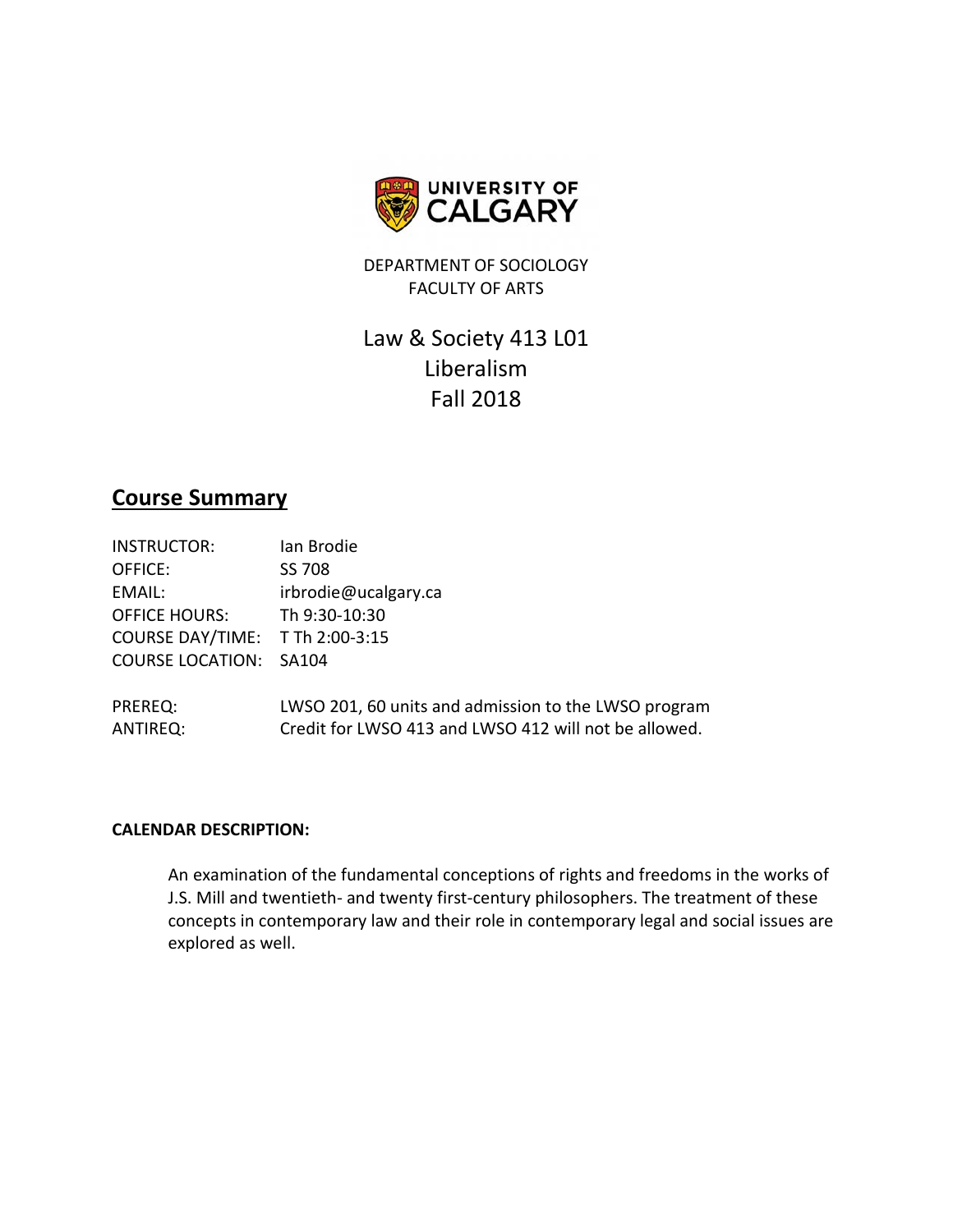## **Course Details**

## **COURSE OVERVIEW**

This section of LWSO 413 will focus on the treatment of free speech and tolerance in J.S. Mill and H. Marcuse. It will apply concepts from these two authors to various disputes in free speech in Canadian law.

Trigger Warning: A course on free speech inevitably must focus on controversial material and ideas. Some of the material in this course is deeply offensive.

Attendance is not mandatory. However, in the past, students who have not attended the lectures did very poorly in the course.

Students should expect to spend one or two hours preparing for each class session by reading the assigned materials. All materials are required readings. Depending on the quality of the class notes taken, students may expect to spend another two to four hours preparing for the examination.

## **OTHER EXPECTATIONS**

Students are expected to arrive on time and having already read the readings for the week. The course moves quickly through a great deal of material.

To ensure the best learning environment for all students, students are asked to avoid use of laptops and other electronic note-taking devices in this course. Students who require the use of electronic devices for academic accommodation purposes are exempt from this policy. Please be considerate of others and switch off all cell phones when you enter the classroom. Sending/receiving texts and browsing the Web is extremely disruptive to others and will not be tolerated. Please no eating during class.

D2L use is required in this course.

Feel free to contact the instructor by email. Please put your course number – LWSO 413 – in the subject line. Emails will be answered within one business day. I do not answer emails over the weekend. If you have a course-related question, please check the course outline first. Also, please e-mail me for administrative purposes only, for example to set up an appointment. E-mail is not a replacement for an office visit. Questions about the course content and readings, concerns about grades, or any other personal issues are best dealt with in person during office hours.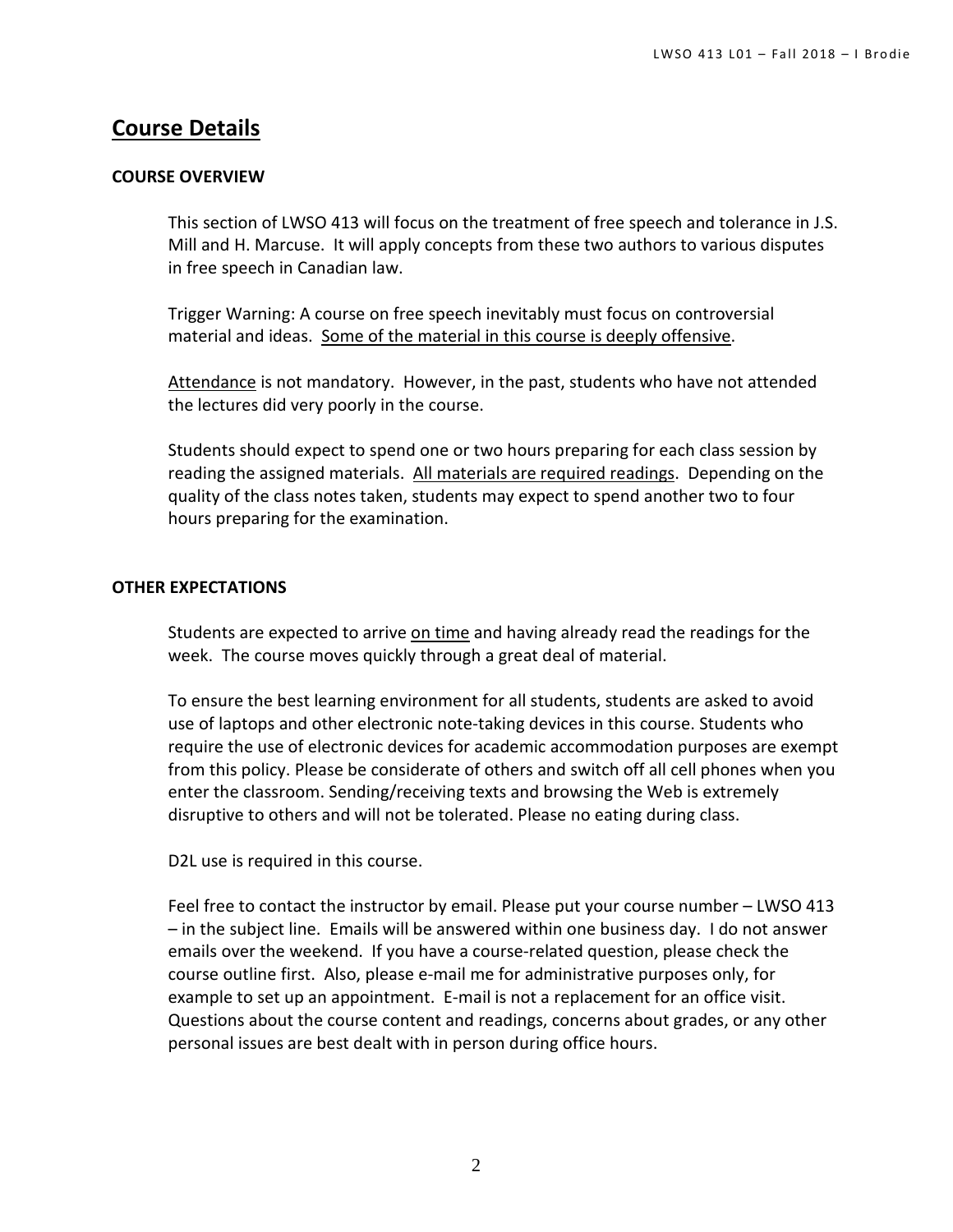## **LEARNING OBJECTIVES**

- 1. To understand the arguments for tolerance/free speech classically expounded by John Stuart Mill, including the limits he placed on his arguments and the shortcomings of his arguments.
- 2. To understand Herbert Marcuse's argument on tolerance, including the limits he placed on his arguments and the shortcomings of his arguments.
- 3. To be able to identify the major arguments in the pre-Charter controversies about freedom of expression in Canada.
- 4. To be able to identify the major arguments of more recent controversies about freedom of expression in Canada.

## **LEARNING RESOURCES**

All course materials are available on the D2L site for this course.

There are no textbooks required for this course. Students may wish to purchase one of the inexpensive editions of Mill's On Liberty that are commonly available in bookstores.

If you need help accessing or using D2L, please visit the Desire2Learn resource page for students: [http://elearn.ucalgary.ca/desire2learn/.](http://elearn.ucalgary.ca/desire2learn/)

## **ASSESSMENT COMPONENTS**

**First and Second Short Papers Value:** 15% each **Due date:** see course schedule **Length:** two (2) pages, double spaced **Submission instructions**: Please upload a PDF of your assignment to the D2L dropbox for the course. **Description:** Details of the assignment will be distributed separately. **Late paper policy:** At the discretion of the instructor, late papers may be penalized five points per day late. Papers late by more than seven (7) days will receive a zero grade.

**Written assignment Value:** 40% **Due Date:** December 4 **Length:** ten (10) pages, double spaced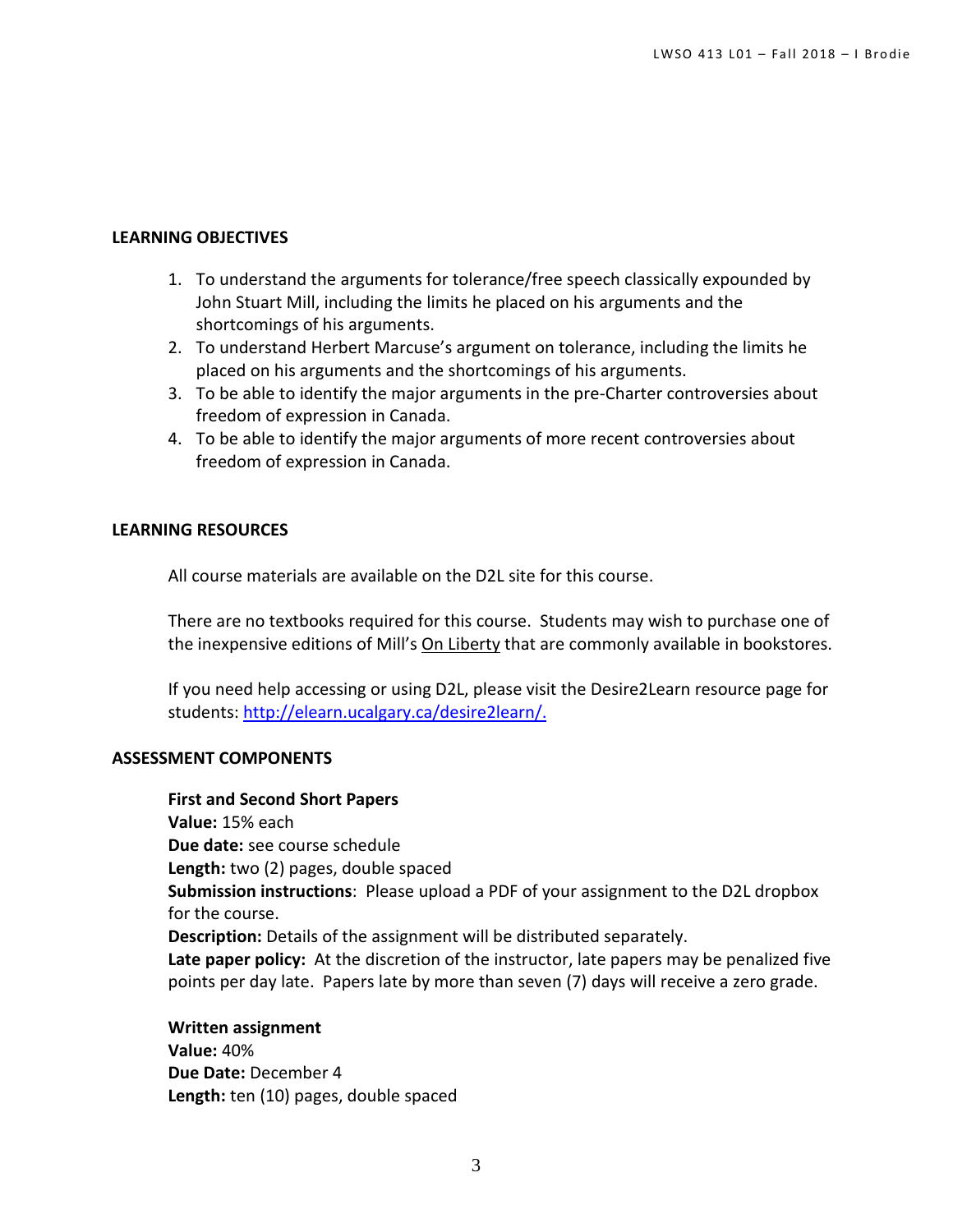**Submission instructions**: Please upload a PDF of your assignment to the D2L dropbox for the course.

**Description:** Details of the assignment will be distributed separately.

**Late paper policy:** At the discretion of the instructor, late papers may be penalized five points per day late. Papers late by more than seven (7) days will receive a zero grade.

**Final examination Value:** 30% **Date, time and location:** As scheduled by the Registrar **Length:** Two hours **Type:** Closed-book, invigilated **Description:** Short, written answers

#### **GRADE SCALE**

Letter grades will be assigned and submitted to the registrar based on the following scale:

| Grade     | Percent range  | <b>Grade Point Value</b> | <b>Description</b>             |
|-----------|----------------|--------------------------|--------------------------------|
| $A+$      | $96 - 100\%$   | 4.0                      | Outstanding performance        |
| A         | $90 - 95.99\%$ | 4.0                      | Excellent-superior performance |
| А-        | $85 - 89.99%$  | 3.7                      |                                |
| $B+$      | $80 - 84.99%$  | 3.3                      |                                |
| B         | $75 - 79.99\%$ | 3.0                      | Good - clearly above average   |
|           |                |                          | performance                    |
| <b>B-</b> | 70 – 74.99%    | 2.7                      |                                |
| $C+$      | $67 - 69.99%$  | 2.3                      |                                |
| C         | $63 - 66.99\%$ | 2.0                      | Satisfactory - basic           |
|           |                |                          | understanding                  |
| C-        | $59 - 62.99\%$ | 1.7                      |                                |
| D+        | $55 - 58.99%$  | 1.3                      |                                |
| D         | $50 - 54.99%$  | 1.0                      | Minimal pass - marginal        |
|           |                |                          | performance                    |
| F         | <50%           | 0                        | unsatisfactory performance     |

The grades for a course component may be scaled to maintain equity among sections and to conform to departmental norms.

## **Other policies and information**

#### **Grade reappraisals**

Up to one week after an exam or assignment is returned, a student may seek a reappraisal of the grade from the instructor. To do so, the student must submit a written request briefly explaining the grounds for the reappraisal. Note, a reappraisal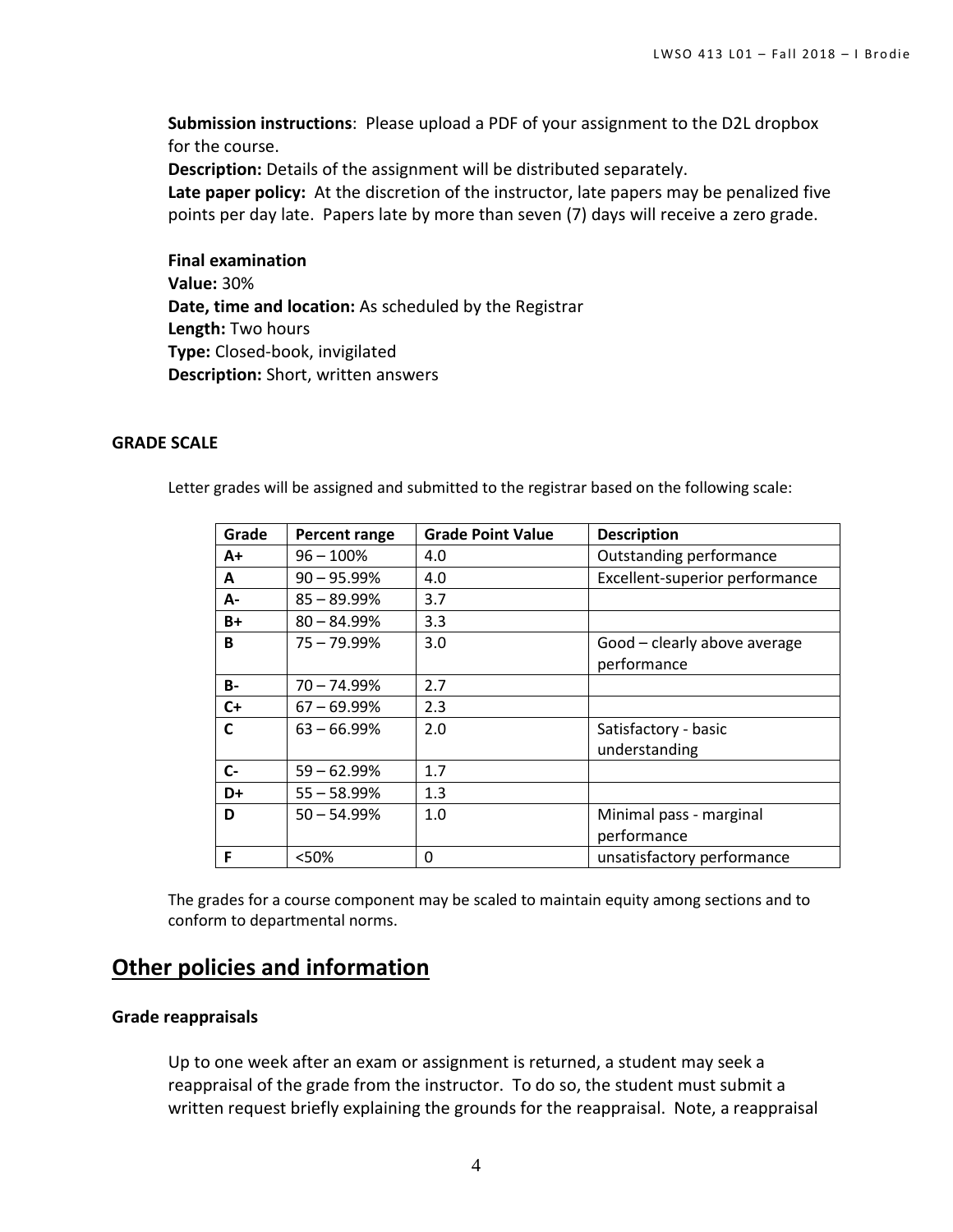may raise, lower or confirm the grade originally assigned.

#### **Deferral of Final Examination**

When possible, please provide advance notice if you are unable to write an exam or complete/turn-in assignments on time. All requests for deferral of a course component due to health reasons must be accompanied by written documentation as outlined in the University Calendar and should be obtained while the student has the health issue rather than after recovery. Deferrals will be allowed in the following circumstances: illness, domestic affliction or religious conviction. Travel arrangements, misreading the syllabus, and scheduling conflicts with other classes or employment are not valid reasons for requesting a deferral. Deferrals will not be granted if it is determined that just cause is not shown by the student.

If you have missed a test for a legitimate reason, the instructor can require you to write a "make up" test as close in time to the original test as possible or can choose to transfer the percentage weight to another course component. If the instructor schedules a "make up" test for you, its date and location will be at the convenience of the Department of Sociology.

Deferred Final Exam Form: Please note that requests to defer a Registrar scheduled final exam are dealt with through the Registrar's Office. Further information about deadlines, and where paperwork should be taken, is available on the form, which can be found at:<https://www.ucalgary.ca/registrar/student-forms>

Deferred Term Work Form: Deferral of term work past the end of a term also requires a form to be filled out. It's available at

[https://www.ucalgary.ca/registrar/files/registrar/deferred\\_termwork15\\_0.pdf](https://www.ucalgary.ca/registrar/files/registrar/deferred_termwork15_0.pdf) Once an extension date has been agreed between instructor and student, the form should be taken to the Faculty of Arts Program Information Centre (SS 110) for approval by an Associate Dean (Students).

#### **Appeals**

If a student has a concern about the course or a grade they have been assigned, they must first discuss their concerns with the instructor. If this does not resolve the matter, the student can then proceed with an academic appeal. The first step in an academic appeal is to set up a meeting with the Department Head.

#### **University Regulations**

Students are encouraged to familiarize themselves with the University policies found in the Academic Regulations sections of the Calendar at [www.ucalgary.ca/pubs/calendar/current/academic-regs.html](http://www.ucalgary.ca/pubs/calendar/current/academic-regs.html)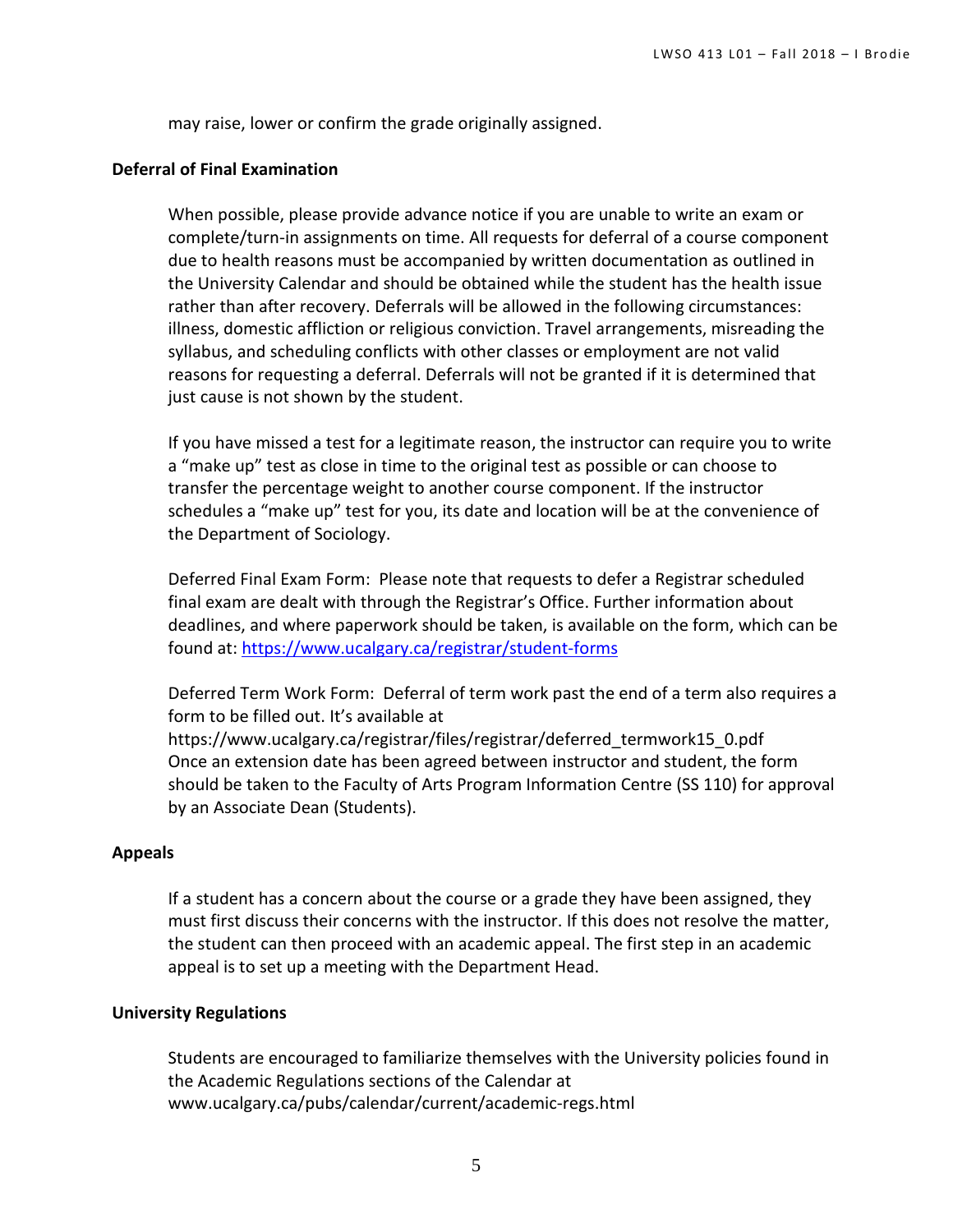#### **Academic Accommodation**

.

Students needing an Accommodation because of a Disability or medical condition should contact Student Accessibility Services (MC 293, phone 403-220-8237) in accordance with the Procedure for Accommodations for Students with Disabilities available at [http://www.ucalgary.ca/policies/files/policies/student-accommodation](http://www.ucalgary.ca/policies/files/policies/student-accommodation-policy.pdf)[policy.pdf.](http://www.ucalgary.ca/policies/files/policies/student-accommodation-policy.pdf) Please provide academic accommodation letters to the instructor as early in the semester as possible and no later than two weeks after the course begins.

#### **Plagiarism and Other Forms of Academic Misconduct**

Academic misconduct in any form (e.g. cheating, plagiarism) is a serious academic offence that can lead to disciplinary probation, suspension or expulsion from the University. Students are expected to be familiar with the standards surrounding academic honesty; these can be found in the University of Calgary calendar at [www.ucalgary.ca/pubs/calendar/current/k-2.html.](http://www.ucalgary.ca/pubs/calendar/current/k-2.html) Such offences will be taken seriously and reported immediately, as required by Faculty of Arts policy.

#### **Freedom of Information and Protection of Privacy (FOIP)**

The Freedom of Information and Protection of Privacy (FOIPP) legislation does not allow students to retrieve any course material from public places. Anything that requires handing back will be returned directly during class or office hours. If students are unable to pick up their assignments from the instructor, they provide the instructor with a stamped, self-addressed envelope to be used for the return of the assignment.

Any uncollected assignments and tests will be destroyed after three months; final examinations are destroyed after one year.

Final grades are not posted by the Sociology Department. They are only available online.

## **Faculty of Arts Program Advising and Student Information Resources**

For program planning and advice, visit the Arts Students' Centre in Social Sciences 102, call 403-220-3580 or email [artsads@ucalgary.ca.](mailto:artsads@ucalgary.ca) You can also visit [arts.ucalgary.ca/advising](http://arts.ucalgary.ca/advising) for program assistance.

For registration (add/drop/swap), paying fees and assistance with your Student Centre, contact Enrolment Services at (403) 210-ROCK [7625] or visit their office in the MacKimmie Library Block.